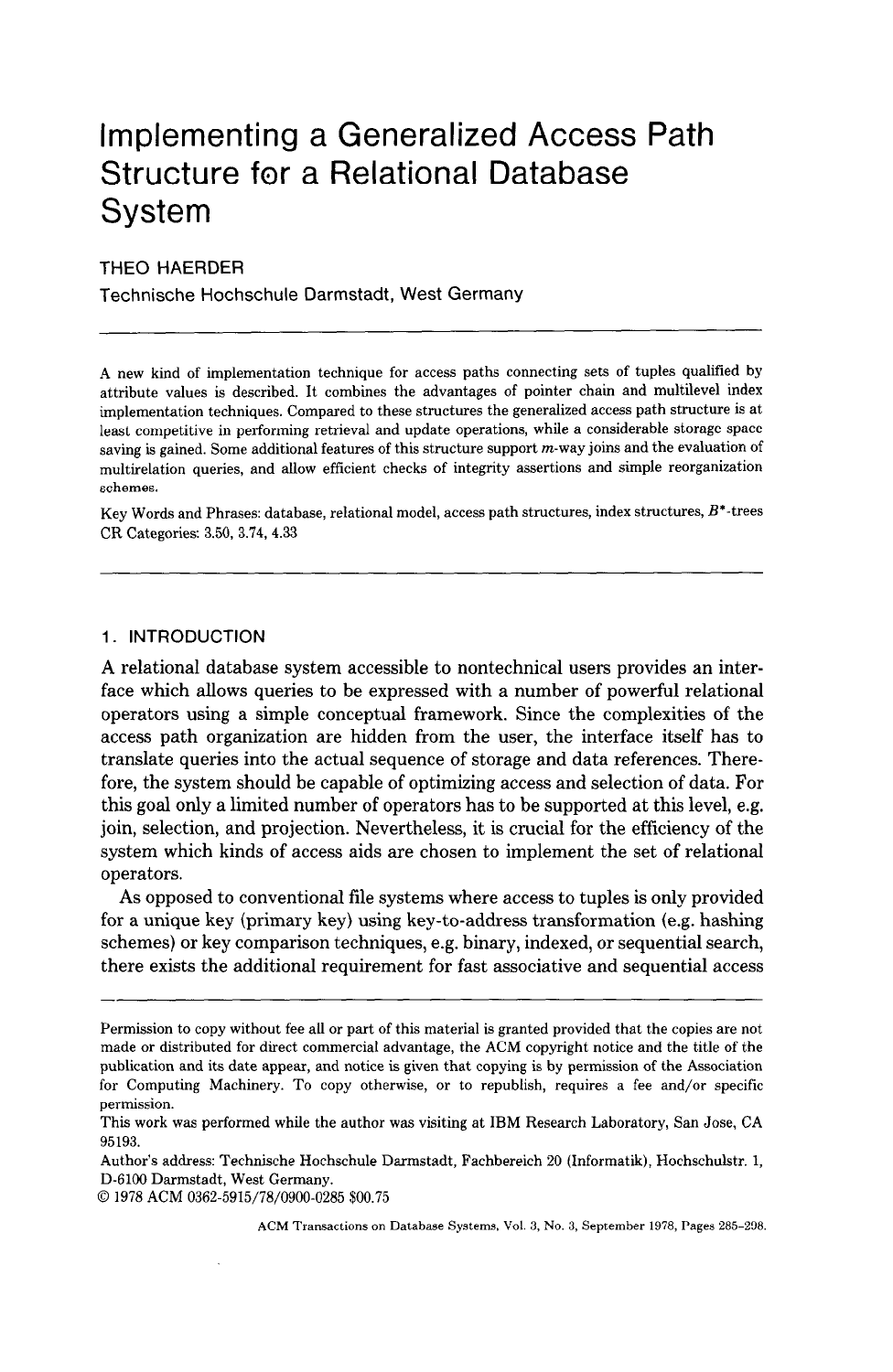to sets of tuples and also for fast navigation from one tuple to others which are related in some way. Usually, these design goals are reflected by introducing two different kinds of access path implementations, e.g. secondary indexes (inverted lists) and pointer chains. Secondary indexes support sequential and fast associative access to single tuples and to sets of tuples qualified by their content, while pointer chains are usually used for navigational access. Several alternatives to pointer chains for navigation on access paths connecting sets of tuples are described in [2].

At any rate, the provision of two different kinds of access path implementations together with the appropriate operators on them increases the complexity of system implementation. Therefore, it seems desirable to find a single implementation technique which supports both types of applications and which can compete with indexes and pointer chains from a performance point of view.

In this paper we propose such an implementation technique, called a "generalized access path structure," which combines the advantages of index and pointer chain access. We discuss this structure as an access aid for the relational model of data [9], that is, as a totally redundant access path bearing only "inessential" information [lo]. It will be shown that this structure can also be used for implementing access paths providing essential information for the logical data structures. Some additional features of this structure support  $m$ -way joins and the evaluation of multirelation queries, and allow efficient checks of integrity assertions and simple reorganization schemes.

# 2. THE RELATIONAL MODEL: FORMALISM AND TERMINOLOGY

We use the well-known terminology of the relational model of data [7, 9] which can be viewed as a schema with a number of interpretation rules.

Let a database schema be a finite collection of relation schemata and a set of domains. Each relation schema consists of a relation name RN, a finite set of attribute names  $(A1, A2, \ldots, An)$ , which are all unique within a distinct relational schema, and a functional mapping  $F_{RN}$  of this set of attribute names into the set of domains. If an attribute name A maps into a domain  $F(A)$ , then all values for that attribute must belong to that domain. More than one attribute name may map into the same domain.

An *n*-ary mathematical relation over the sets  $D_1, D_2, \ldots, D_n$  is a subset of the Cartesian product  $D_1 \times D_2 \times \cdots \times D_n$ . Let u be an element of such a relation; then u is called an n-tuple or tuple (for short)  $u = \langle u_1, u_2, \ldots, u_n \rangle$  with  $ui \in Di$ .

An instance of a relation schema  $RN(A1, A2, \ldots, An)$ , or a relation R for short, is a finite subset of  $F(A1) \times F(A2) \times \cdots \times F(An)$ , where F is the domain mapping of the schema.

Generally, the elements of a domain are homogeneous, that is, each domain has a particular value associated with it, e.g. binary, numeric, character.

An attribute or minimal group of attributes which guarantees the uniqueness of tuples within a relation  $R$  is called a candidate key. One of the candidate keys of a relation is chosen to be the primary key. A foreign key is an attribute (or group of attributes) of a relation that has to be defined on the same domain as a candidate key of another relation.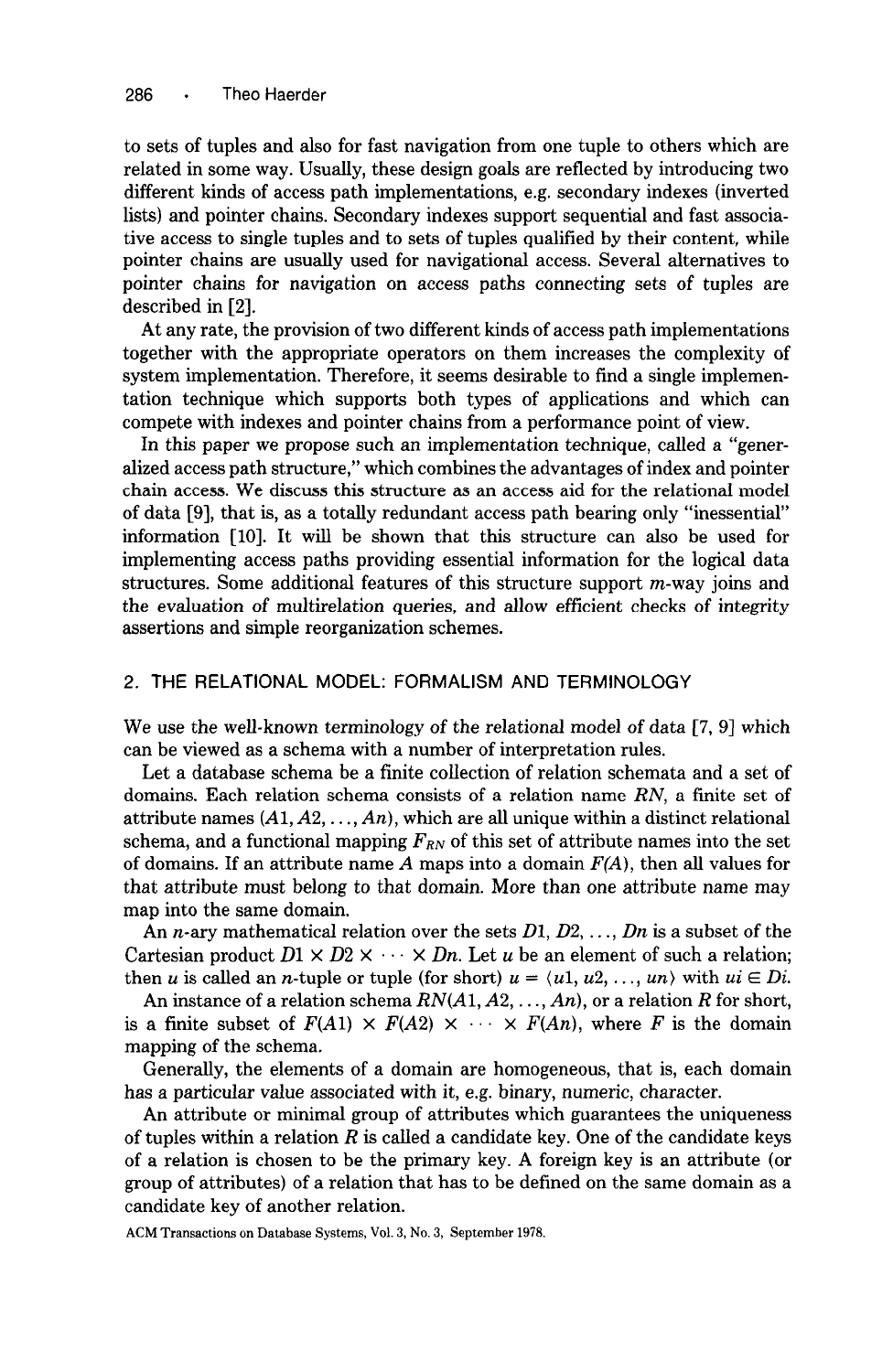An important observation leading to our proposal of an implementation technique of a generalized access path structure is the following: The domains of the relational names specified as part of the database schema definition carry important interrelational information. One of the important issues of these domains is to indicate comparability of attributes, within the same relation schema or across schemata, which is needed to achieve various relational operations, e.g. join.

Since the relationship between different relations  $Ri$  is based on the matching of domain values, this fact can be used in constructing an access path to the related tuples of different relations.

### 3. ACCESS PATHS FOR RELATIONS

The relational data model differs from other models in that all information is stored in terms of data values (domain values) within tuples, i.e. no essential information is represented by connections between tuples or by ordering of tuples. In order to increase the performance of the system in case of associative access to the tuples or required value ordering of the tuples, specific access aids (access paths) are introduced additionally.

An access path giving value ordering and associative access by one or more attributes to one relation is called an "image" following the terminology introduced in [l].

*Definition.* Let R be a relation with attributes  $A_1, \ldots, A_n$ . An image of the attribute Ai of R,  $i \in \{1, ..., n\}$ , is a mapping from values in Ai to those tuples in R which have that value for the *i*th attribute, i.e. a mapping  $I_i$ :  $F(Ai) \rightarrow 2^R$ . Additionally, these sets of tuples qualified by values of  $Ai$  are ordered according to the sorted sequence of values of  $Ai$ . The generalization of the term "image" to compound attributes is straightforward.

Access paths relating tuples of one relation to tuples of another relation are called binary links. In the paper we shall use special binary links according to the following definition.

*Definition.* Let R be a relation with attributes  $A1, \ldots, An$ , S be a relation with attributes B1, ..., Bm;  $F(Ai) = F(Bk)$  for the domains  $F(Ai)$ ,  $F(Bk)$ ,  $i \in \{1,$  $\ldots$ , n,  $k \in \{1, \ldots, m\}$ ; Ai be a candidate key of R. The link between R and S with regard to Ai, Bk is defined as the set  $L(R(Ai), S(Bk)) := \{(r, s) | r \in R, s \in$ S,  $pr_{Ai}(r) = pr_{Bk}(s)$ , where  $pr_{Ai}(r)$  and  $pr_{Bk}(s)$  are the projections to the components of r and s which correspond to attributes  $Ai$  and  $Bk$ , respectively. The term "link" may be generalized for compound attributes similarly.

The reference from the access path structure to the actual tuple is usually done by means of TID's (Tuple Identifiers [1]) or physical pointers. An appropriate implementation technique for TID's being a concatenation of a page number along with a byte offset from the bottom of that page combines the speed of a byte address pointer with the flexibility of indirection. The page number allocated in a logical address space allows an indirect reference to the actual physical storage block. The offset denotes a special slot which contains the byte location of the referenced tuple in the page. Hence, the TID concept offers two different kinds of indirection-at the page level and within the page.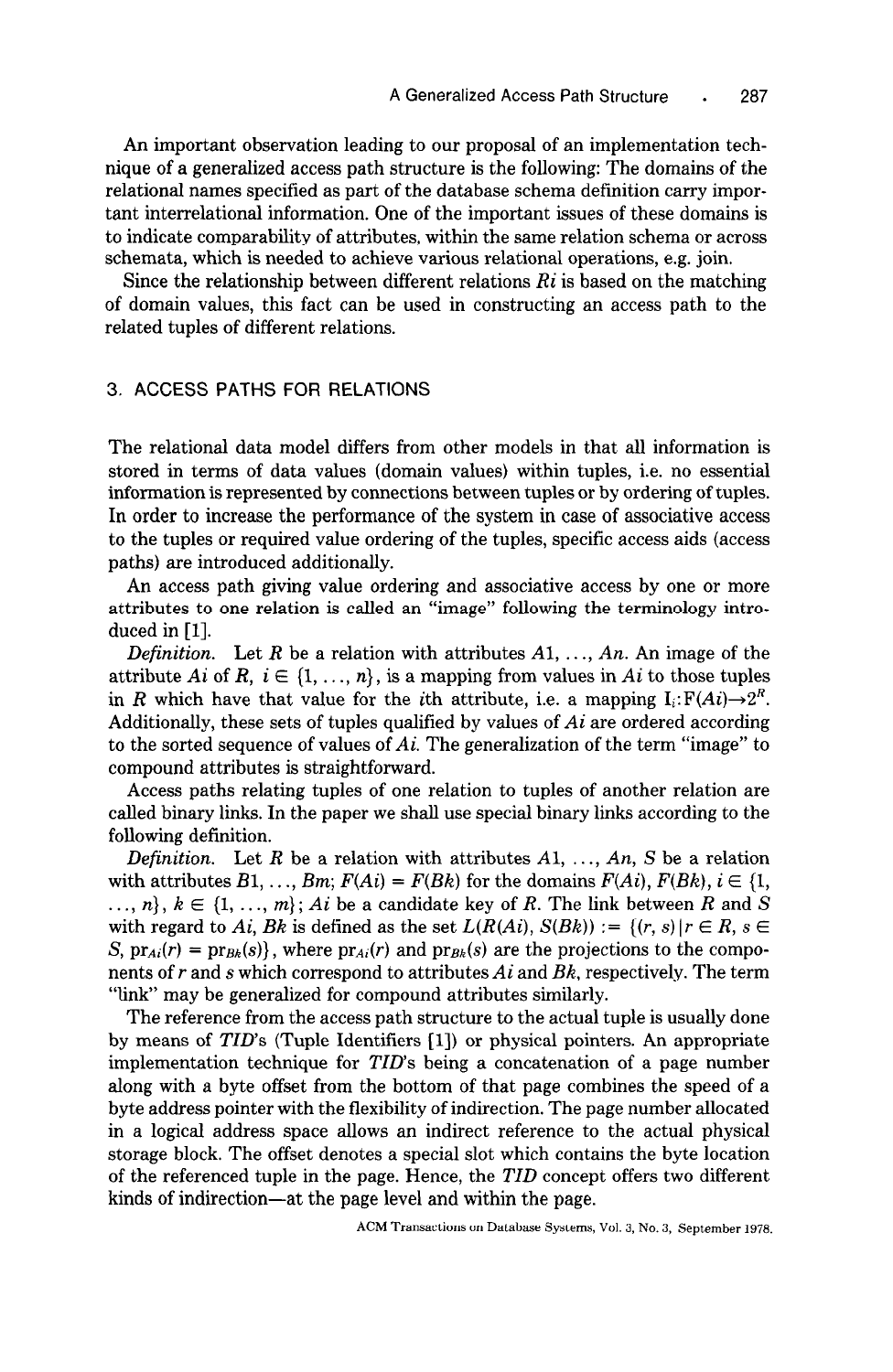#### 288 · Theo Haerder

All links and images should be "automatic" [8] to preserve the properties of the relational model, that is, the placement of tuples in images and links is only based on matching values and not on the decision of the user ("manual" [8]).

## 3.1 Implementation Technique for Images

An image is conveniently implemented and maintained through the use of a multipage index structure which contains pointers to the tuples themselves. The pages of a given index can be organized into a balanced hierarchic structure using the concept of  $B^*$ -trees [3, 13]. For nonleaf nodes, an entry consists of a key value and a pointer pair. The key itself can consist of values of single or compound attributes and can be represented in encoded form [5] allowing a particular sort order on each attribute value in case of compound attributes. The pointer addresses another nonleaf page or a leaf page in the same structure.

For the leaf nodes an entry is a combination of key values, along with a variable length ascending list of TID's for tuples having exactly those key values. In order to identify the length of the TID list an additional length information field is kept with each stored key. In addition, the leaf pages are chained in a doubly linked list, so that sequential access can be supported from leaf to leaf.

If the total storage space for the TID lists of a particular key exceeds one leaf page, overflow pages can be introduced optionally which can keep the overflowing part of the lists. These overflow pages are chained with the leaf pages only, and they are not pointed to by the nonleaf pages to reduce the increase of the height of the  $B^*$ -tree.

If a mechanism is provided for enforcing the uniqueness of keys, e.g. for specified candidate keys, this structure can also be used to implement an access path for primary keys. The "image" of the relation is represented by the particular value ordering when accessing the leaves of the  $B^*$ -tree from left to right (in post order). When a relation is created, one image of the relation may be designated as the "clustering image," with the result that tuples near each other according to a chosen order relation will be stored physically near.

Figure 1 shows schematically an image on an attribute  $Ai$  of some relation R with  $\{K1, K2, \ldots, K99\} \in F(A_i)$ . Let us assume that the relation EMP(ENO, DNO, . . .) with the attributes employee number (ENO), department number (DNO), etc., is given and inverted on DNO. The image on the attribute DNO is denoted by  $I(EMP(DNO))$ .

### 3.2 Implementation Technique for Links

A binary link connects tuples in one or two relations on matching attribute values. Usually, it is implemented by using chaining techniques with  $TID$ 's or physical pointers (storage addresses). The TID chaining gives one level of indirection compared to physical chaining of addresses.

1 For example, links are maintained in the Relational Storage System by storing the TID's of the NEXT, PRIOR, and OWNER tuples in the prefix of the child tuples and by storing at least the TID of the first child tuple in the parent tuple according to Figure 2. In this example one tuple of the OWNER relation DEPT(DNO, ...) is linked to n tuples of the MEMBER relation EMP(ENO, DNO, ...). The binary link is denoted by  $L(\text{DEPT}(\text{DNO}), \text{EMP}(\text{DNO}))$ .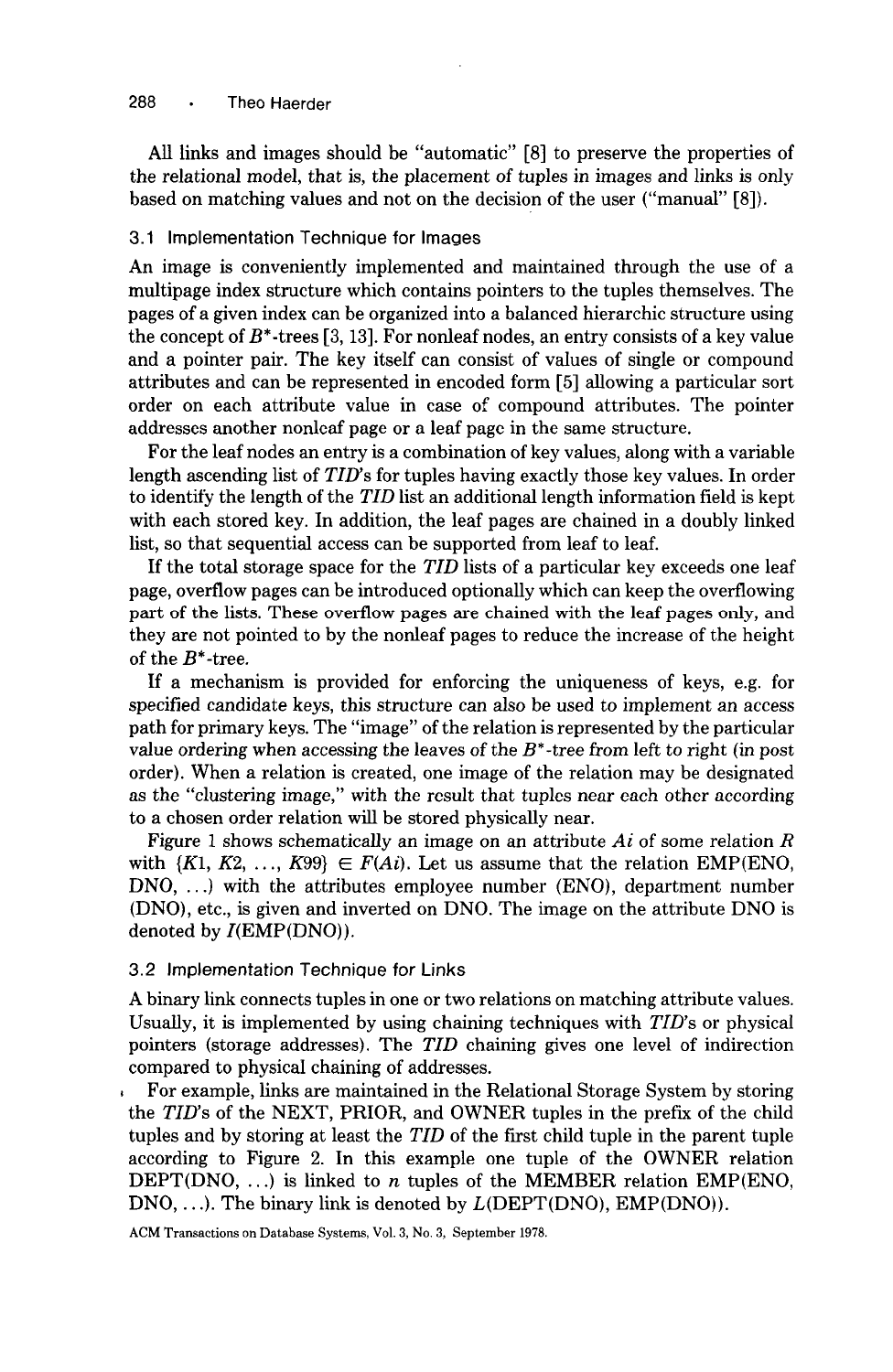

Fig. 2. Link implementation of  $L(DEF(DNO), EMP(DNO))$ ; link occurrence for domain value K55

# 3.3 Implementation Technique for a Combined Access Path Structure

A binary link provides a direct path from single tuples (parents) in one relation to sequences of tuples (children) in another relation. Usually it is argued that the main advantage of a link is the direct access to a tuple of either relation coupled by a binary link, while use of an image may involve a complete traversal of a  $B^*$ tree structure consisting of several page accesses in order to find the child or parent tuple [1]. The relative gain of a link over an image is even enhanced when the child tuples have been clustered on the same page as the parent tuple. In this case no additional page has to be touched using the link, while a couple of pages may be accessed in a large index.

It should be pointed out that the relationships between tuples of one or different relations are expressed explicitly by attribute values in the relational model. This key property allows combined images on the same domain serving also as link structures. Therefore, the advantages of image and link access can be combined using a different kind of organization of the leaf nodes of the  $B^*$ -tree. The nonleaf nodes look exactly as in the single image implementation. In the leaf nodes separate TID lists for both relations together with the related length information fields are stored for each key. The lists for the parent relation contain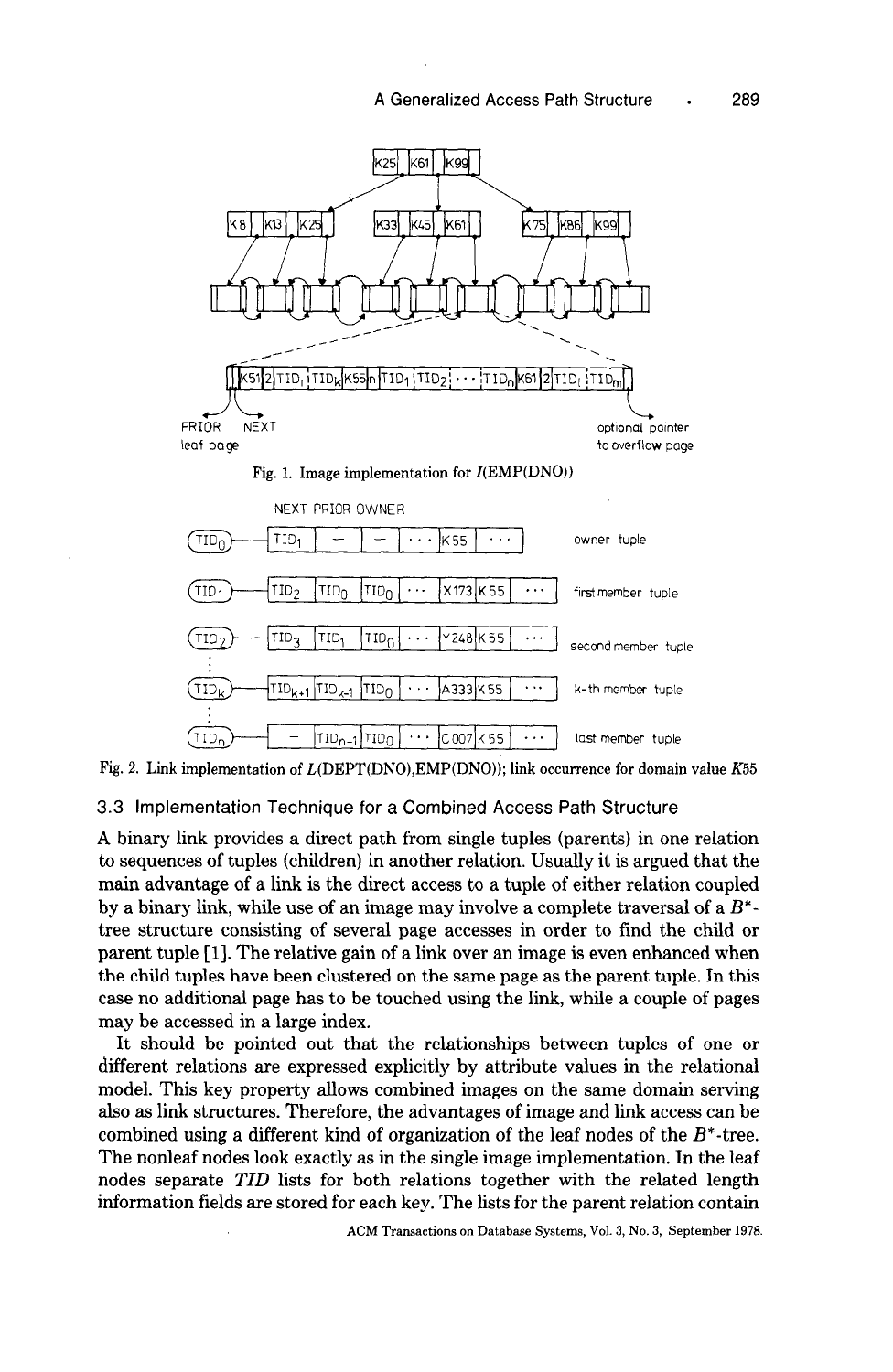

Fig. 3. Combined implementation of link L(DEPT(DNO),EMP(DNO)), and the images  $I(DEFT(DNO))$  and  $I(EMP(DNO))$ 

only one TID entry, while each variable length list for the child relation contains the sequence of TID's for the children related to a particular parent tuple. The order in these lists can be exactly the same as in the binary link. In Figure 3 the discussed examples for the EMP and DEPT relations are treated in a unified way. The various attribute values for DNO in EMP and DEPT are the keys in the images and the matching DNO's also establish the link occurrences between the two relations.

With this access path structure the striking disadvantage of separate images can be avoided, that is, the traversal of an additional  $B^*$ -tree structure, when the child tuples are to be accessed after the parent tuple is located. In either case it must be assumed that the owner tuple is found via an image access  $I(DEFT(DNO))$ . If the leaf page containing the required key (candidate key) for the tuple of the OWNER relation is fixed in core, then the subsequent navigational accesses to the tuples of the MEMBER relation are at least as fast as the accesses via the binary link. In case of clustering, even more tuples can be stored in a particular page, because the storage space of three TID's per tuple and link is saved. On the other hand, the access to the linked tuples in determined sequence enforced by the embedded TID chain is not necessary. Furthermore, having the combined access path structure, there is no need to fetch the tuples of a binary link sequentially, e.g. if it happens that the tuples are stored on different devices, seeks and rotational delays may be overlapped.

Therefore, the proposed access path structure can be considered in this particular case as a combination of

- $-$ an image for DEPT,  $I$ (DEPT(DNO)),
- $-$ an image for EMP,  $I(EMP(DNO))$ ,
- $-a$  binary link for DEPT EMP,  $L(DEPT(DNO))$ , EMP(DNO)), with direct access from
	- -OWNER to each MEMBER,
	- -each MEMBER to each other MEMBER,
	- -each MEMBER to OWNER.

In all cases DNO is used to search the  $B^*$ -tree so that only one  $B^*$ -tree structure is needed. Furthermore, the pointers NEXT, PRIOR, and OWNER are not stored. They are expressed implicitly by their relative position in the variable length TID list.

3.4 Generalization of the Combined Access Path Structure

3.4.1 Implementation Technique for the Generalized Access Path Structure. The combined access path structure replaces different access path types like image and binary link by joining the various characteristics of these access paths in one unified structure. A considerable advantage is gained, there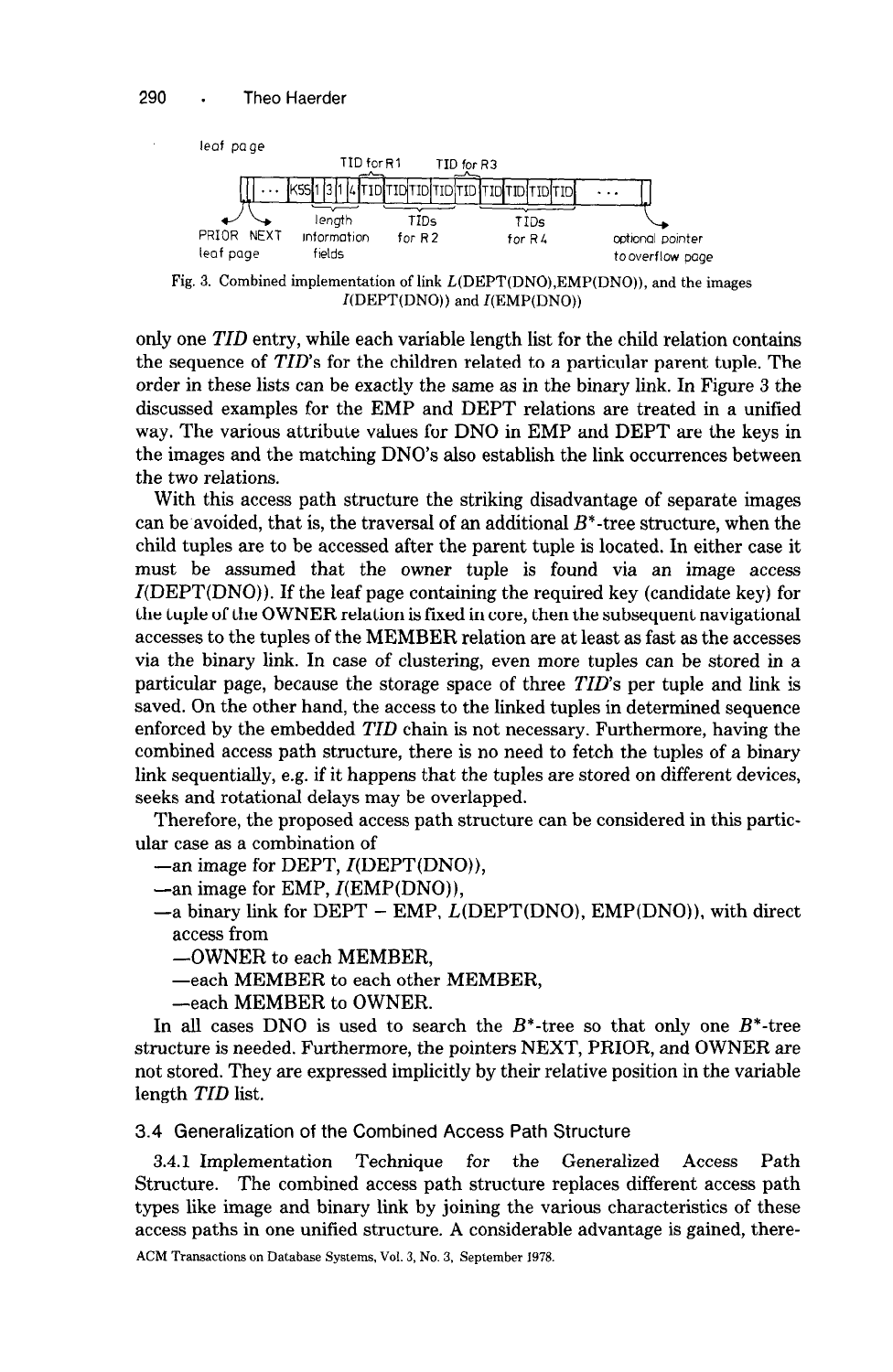fore, with regard to implementation complexity. Instead of supporting specialized modules for each of the'access path types, only one unified set of modules working on this combined structure is necessary. The proposed approach reduces the extent of implementing various operations on access paths.

The proposed concept of the combined access path structure can be extended in the following way leading to the "generalized access path structure": All variable length TID lists belonging to the various attributes in different relations which are all defined on the same domain are stored with their related domain value (key value). This concept is not restricted to a single domain with single attributes defined on it. It can be applied to given sequences of attributes (compound attributes) corresponding to one particular domain sequence.

The format of the nonleaf pages is the same as for the image and combined access path. All kinds of optimizations, e.g. key compression, which are available for single access path implementation can be applied to them. The leaf pages contain for each key up to  $m$  variable length  $TID$  lists together with  $m$  length information fields. If an actual domain value is not defined for attribute  $Ai$ , then the corresponding TID list does not exist and the corresponding length information field indicates this fact by having a zero entry. At least one TID list must exist for a specified domain value; otherwise this domain value is currently not used in any tuple of the related relations and doesn't appear as a node in the access path.

The implementation of the generalized access path structure is shown in Figure 4. The particular example is chosen for four relations related by domain DE-PARTMENT NUMBER. Let us assume that the relation Rl is DEPT with DNO being the primary key.  $R2$  may be considered as the EMP relation with the inverted attribute DNO. R3 and R4 are introduced as the MANAGER and EQUIPMENT relations:

MGR(MN0, DNO, JCODE, . . .)

EQUIP(IN0, DNO, TYPE, . . .)

The attributes DNO of the relations MGR and EQUIP are also inverted. DNO in relation MGR is specified as a candidate key, additionally. The graphical representation of this example describing all existing binary links in it is shown in Figure 5.

Here the same attribute name DNO is chosen for convenience. In principle each relation can have a different attribute name defined on the same domain, e.g. DEPARTMENT NUMBER. In the case of domains with numeric values each attribute can carry a different unit of the same or different unit types. By accessing the index the appropriate conversion rule must be applied to map the particular attribute value to the corresponding domain value.

Each node in the leaf page, e.g. the particular node with domain value K55 in Figure 4, contains up to four variable length lists with four length information



Fig. 4. Implementation of the generalized access path; example for four relations on domain DNO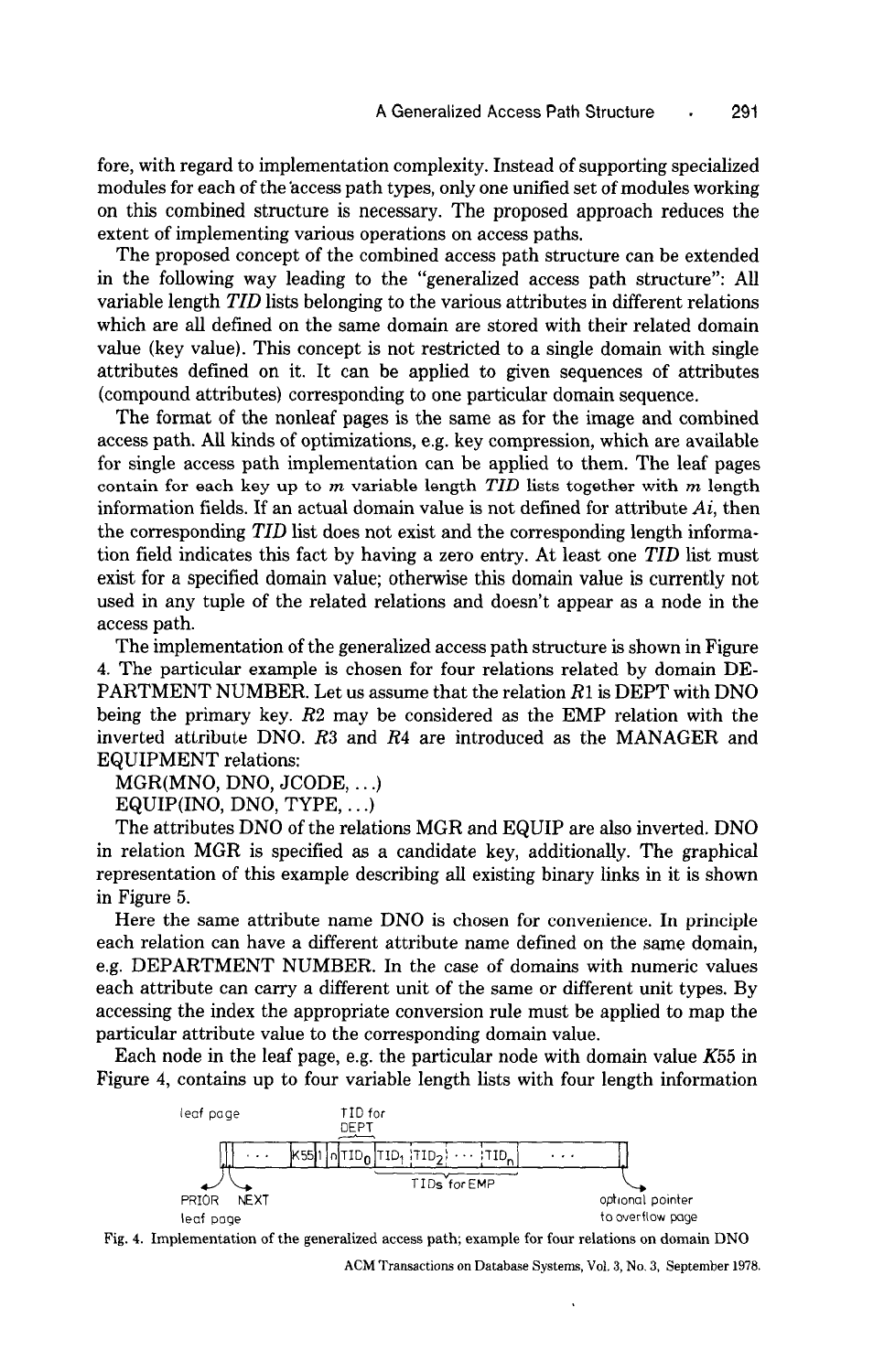

Fig. 5. All existing binary links based on DNO

fields describing the tuples of the four different relations with  $DNO = K55$ . If a particular attribute is specified as a candidate key, the corresponding list length of the TID list is restricted to 1, shown in the example for domain value  $K55$  for Rl and R3. All other attributes are not restricted at all.

3.4.2 Determination of All Different Access Paths. In order to reduce the complexity of the following analysis, we discuss the case of single attributes defined on one domain. The generalization of that concept to compound attributes is straightforward. The concatenation of the attributes  $A1, A2, \ldots, Ak$  in case of compound attributes can be viewed as a new attribute  $A'$  defined on a domain  $D$ .

Let us assume that m single attributes  $A1, A2, \ldots, Am$  are defined on a domain D. For convenience, we denote the corresponding relations by  $R_1, R_2, \ldots, R_m$ . (Ri and  $Rj$  are the same if  $Ai$  and  $Ai$  belong to one relation.)

In order to evaluate the number of images and binary links which may be represented by a generalized access path structure, we assume that the first  $n$ attributes A1, A2, ..., An,  $n \leq m$ , are candidate keys of their relations. The attributes  $An+1, \ldots, Am$  are dependent attributes.

In the general case OWNER and MEMBER of a binary link can be the same relation, e.g. if a hierarchical structure is defined on the tuples of a relation using two different attributes.

Note that there is always a functional dependency between the tuples of the MEMBER and the OWNER relation. If there is a one-to-one correspondence between two attributes a binary link can be defined in either direction:  $L(Ri(Ai),$  $Rj(Aj)$ )and  $L(Rj(Aj), Ri(Ai))$ . Clearly, an image can be established for each attribute:

 $I(R1(A1)),$  $I(R2(A2)),$ :  $I(Rm(Am))$ .

Additionally, the access via the following different binary links is conceivable:

 $L(R1(A1), R2(A2)),$  $L(R1(A1), R3(A3)),$  $L(R1(A1), Rm(Am)),$  $L(R2(A2), R1(A1)),$  $L(R2(A2), R3(A3)),$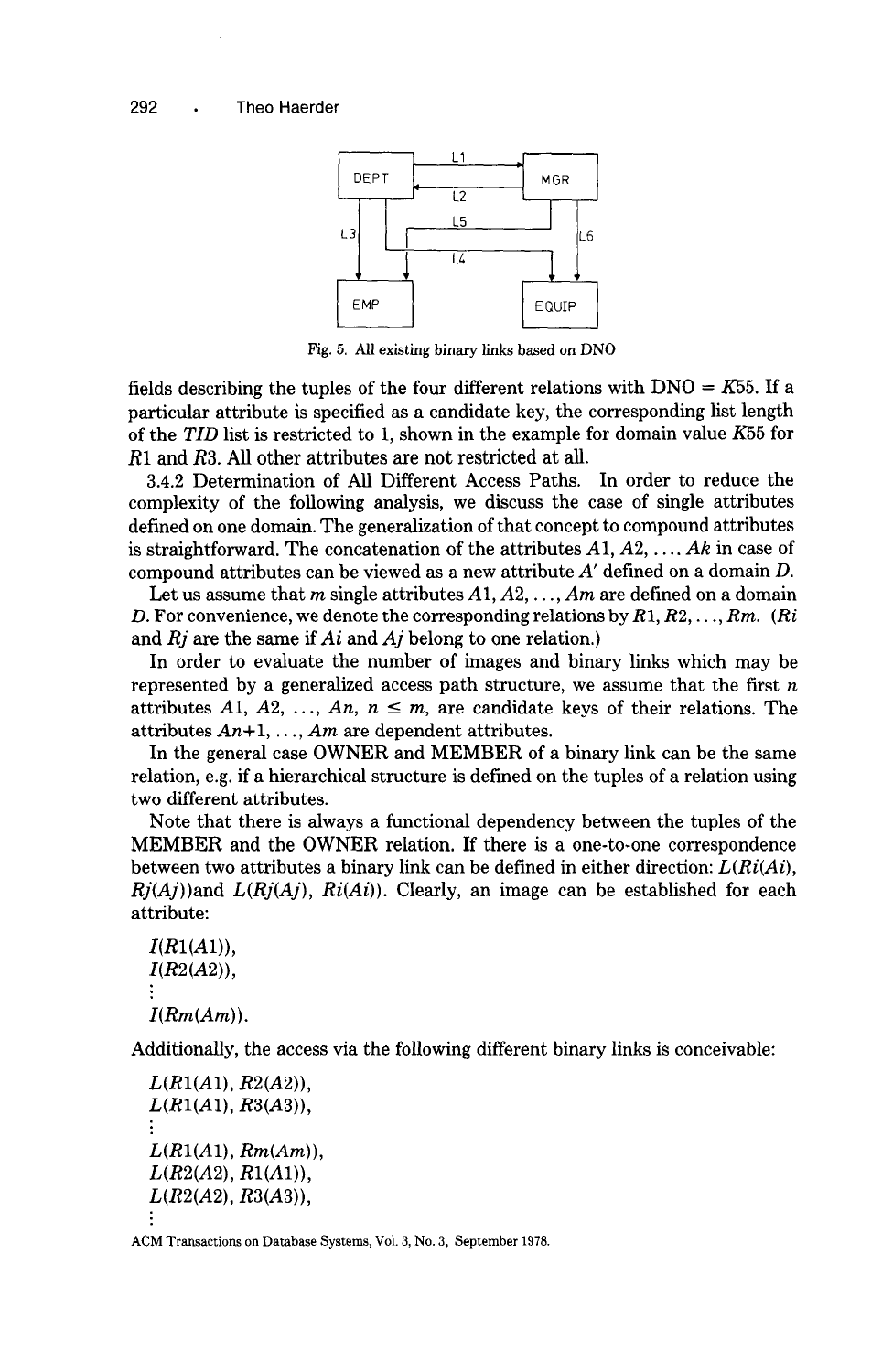```
L(Rn(An), R1(A1)),L(Rn(An), Rn - 1(An - 1)).L(Rn(An), Rn + 1(An + 1)).L(Rn(An), Rm(Am)).
```
Therefore, the total number of images is  $m$  and the total number of binary links is  $n \cdot (m - 1)$ , which the generalized access path structure may be used for.

Note. Since each *TID* list per attribute value of each attribute is stored only once, only one particular ordering can be represented in such a list. If a TID list is used for a MEMBER relation in different binary links only one particular ordering can be chosen.

# 4. EVALUATION OF THE GENERALIZED ACCESS PATH STRUCTURE

The presented proposal is based on the observation that the height of the  $B^*$ -tree describing the necessary page fetches to access a leaf page remains constant for a wide variety of different leaf page numbers, e.g. for a page size of 4 K bytes the height of a  $B^*$ -tree is constant for 2 up to 400-500 leaf pages ( $h = 2$ ). In most cases the larger amount of access path data of the generalized access path structure does not increase the height of the  $B^*$ -tree. Therefore, access path data such as twin and parent pointers can be factored out from the tuples and stored more economically in variable length lists of the generalized access path structure without increasing the path length to a leaf node of the  $B^*$ -tree. Since these pointers are clustered in single pages, the various kinds of conceivable pointers, such as FIRST, NEXT, PRIOR, LAST, Nth, OWNER, etc., can be represented implicitly by their relative position in the variable length TID list. As a result a substantial overall saving of storage space is gained with this structure.

In order to evaluate the generalized access path structure a large number of parameters of its actual implementation has to be considered. Additionally, a detailed performance study for all important operation types using or modifying this access structure is necessary. A sensitive parameter affecting the performance of accesses to sets of tuples is the fact whether the requested tuples are clustered or not; that is, whether they are stored together in a physical block (page) or not. Therefore, a particular emphasis has to be put on this case.

The cost factors determining the utility of an access aid are the following:

-storage space of the access path data,

-selecting single tuples based on their content,

-selecting single tuples based on their relative position in an access path (NEXT, PRIOR, FIRST, LAST, Nth),

- -selecting sets of tuples based on their content,
- -accessing all tuples of a relation sequentially in value-determined order,

-performing a join operation on matching values

- -of single tuples in two relations,
- -of two entire relations,

-maintaining the access path for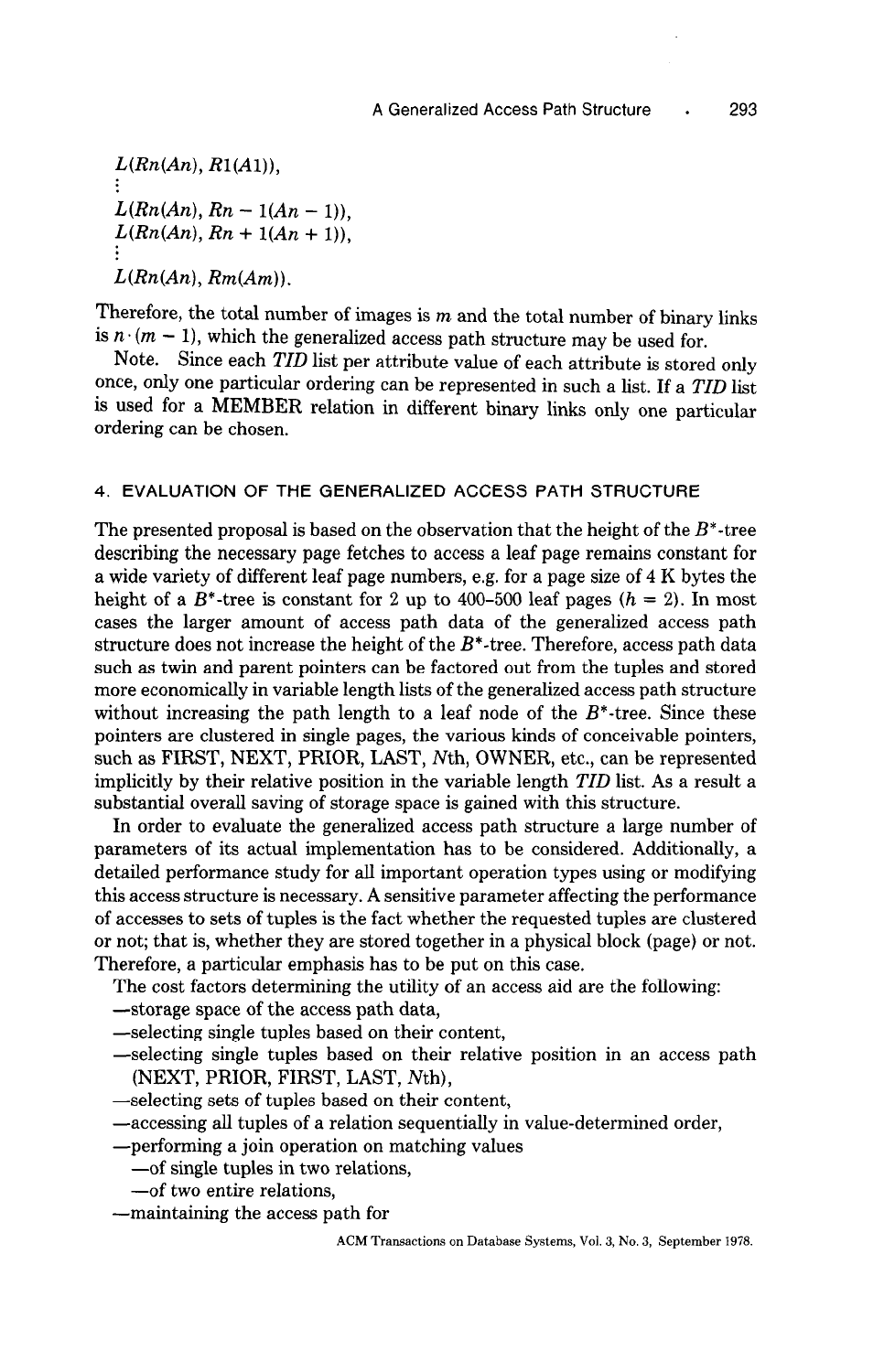-insertion,

-update,

-deletion of tuples.

A detailed study of the generalized access path structure considering all these cost factors in terms of actual page accesses is described in [12].

The results comparing the access costs for retrieval operations on clustered and unclustered tuples show that the generalized access path structure is at least competitive for all types of the considered access primitives compared to other access path types.

The sequential access costs for a relation in value-determined order are lower for the link structure as far as the number of pages touched is concerned. The reason for this behavior is the increased number of leaf pages which have to be fetched for the generalized access path structure. On the other hand, this quantity of access path pages is negligible with regard to the entire number of data pages transferred. Furthermore, some storage space is saved in the data pages due to elimination of chain pointers, so that more related tuples may be clustered in a page.

The comparison of the maintenance costs for the various access path structures show that the generalized access path structure is insensitive to the number of MEMBER tuples per attribute value, while the costs are increasing linearly with the chain length of a link occurrence in case of unclustered tuples.

# 5. ADDITIONAL FEATURES OF THE GENERALIZED ACCESS PATH **STRUCTURE**

### 5.1 Support of Relational Operations

The generalized access path structure supports in a natural way the join of relations, because the access information for tuples of different relations having matching values is stored close together. Although binary link structures implemented as embedded chains allow only one-to-many joins in a natural way, the generalized access path structure also supports many-to-many joins (natural joins [9]) easily. The algorithms for joining relations need not be restricted to two relations at a time, if more than two relations are to be joined on matching values. For the general case linking m different relations together on matching domain values an m-way join may be defined. A simple approach for this type of join would be to execute  $(m - 1)$  subsequent 2-way joins. However, with the generalized access path structure, appropriate algorithms can easily be designed which perform an m-way join at a time.

Having the generalized access path structure, some query types can be answered without looking at the actual data. For example, there is no need to add an attribute NEMP (number of employees) to the DEPT relation, because the values of this attribute can be derived from a generalized access path without additional costs. The number of employees belonging to a given department may be counted using the access path on domain DEPARTMENT NUMBER (DNO) for DEPT and EMP.

Let us assume that one wants to list all departments with  $DNO > 50$  which have less than 5 employees. The corresponding SEQUEL query [1] referring to DEPT and EMP relations is stated as follows: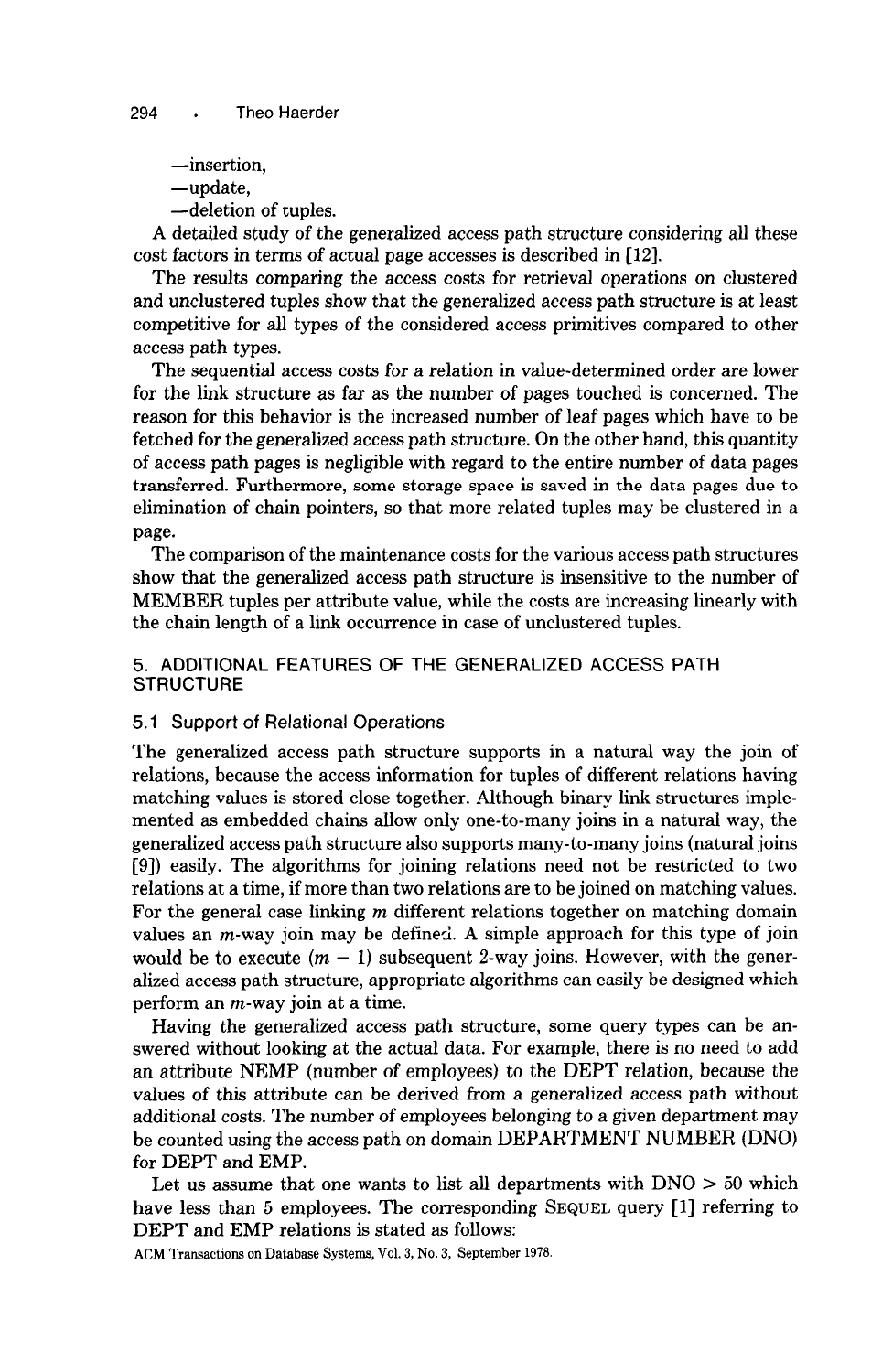```
SELECT DNO 
FROM DEPT X 
WHERE DNO > 50AND 
 (SELECT COUNT (*) 
 FROM EMP 
 WHERE DNO = X,DNO) < 5;
```
To evaluate this query no tuple has to be accessed because all information can be extracted from the access path data.

A useful feature in a database system is the availability of mechanisms to check existing integrity assertions [ 111 which describe properties of data objects such as type, value range, unit, update rules, etc., and also their relationships to other data objects. Such time-independent assertions about the relations in a database are formulated to preserve the integrity of data. The system has to prevent update operations which would violate an assertion or to trigger further maintenance operations to preserve the integrity of the database.

Those actions should be achieved without degrading the performance of the system. Hence, performance oriented aids such as access paths are required for efficient checks of assertions in case of insertion, deletion, and update transactions.

The generalized access path structure offers some powerful means to support this goal. For example, the uniqueness of a defined primary key can be guaranteed easily through the index mechanism. During the creation of such an access path, checks for duplicates may be included without additional costs. Owing to the centralized and clustered access path data, checks on the membership and ownership of sets (functional dependencies) can be obtained without further page accesses. For example, an OWNER tuple with existing MEMBER tuples can be prevented from deletion, or alternatively can trigger propagated deletion of all MEMBER tuples, by looking only at the particular node in the access path.

5.2 Implementation of Access Paths Bearing Essential Information

In hierarchical and network models of data often some information is represented by suitable access path structures. For example, the DNO attribute in the EMP relation indicating the membership of a particular employee to his department is dropped from the EMP relation. Instead, a special access path relating each OWNER to his MEMBER tuples is established. Now, this access aid is bearing information relevant to the user [lo]. In this case access path data are used to complete the logical data structure of the user. Assume, for example, the following two relations connected by an appropriate path (e.g. pointer chain) with the meaning that a referenced employee belongs to the connected department:



If we drop the access path in this example, the fact that an employee belongs to a particular department is lost, because this kind of information is represented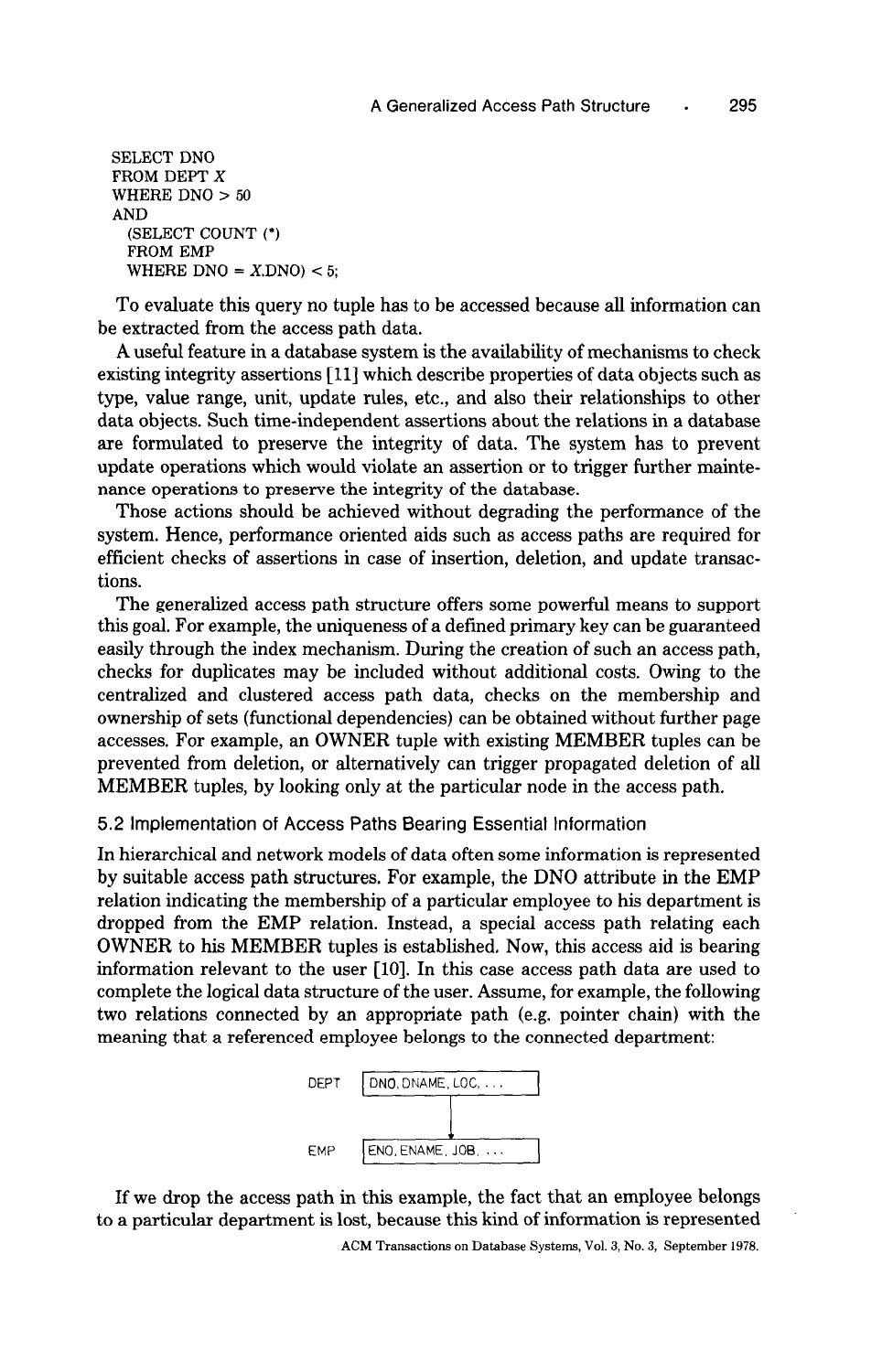by the access path. If the connection is implemented through a generalized access path structure all information is preserved when navigational access is from the OWNER tuple. However, if an arbitrary member tuple is located, it is hard to find the OWNER tuple. For this case the following addition may be considered. Each MEMBER tuple keeps the OWNER pointer in its prefix such that the OWNER tuple can be accessed directly. By using the generalized access path structure, all MEMBER tuples can be found without touching the OWNER tuple. In this respect the MEMBER relation can be treated independently. It can be considered as a "complete" relation in which a particular attribute, e.g. DNO, is factored out. Maintenance is only slightly more difficult in this case. A MEMBER tuple can be inserted or deleted without fetching the OWNER tuple. The OWNER pointer is found in the generalized access path structure.

The scheme discussed above can be applied to access paths representing network relationships in the essential and inessential cases. Assume we have three relations, SUPPLIER, PART, and SUPPLY, with the following OWNER-MEMBER relationships:



Each MEMBER tuple in the SUPPLY relation has stored the OWNER pointers to both OWNER relations. Assume that generalized access paths exist for the domains SNO and PNO. Then the location of the OWNER tuples and navigational access from the OWNER tuples to the related MEMBER tuples is achieved via the corresponding generalized access path structures. The access to the different OWNERS of a particular MEMBER tuple is gained by following the OWNER pointers stored in the prefix of the tuple. In our example the attributes SNO and PNO in SUPPLY can be dropped resulting in a change from "inessential" to "essential" OWNER pointers.

Of course, the scheme of keeping two OWNER pointers in the prefix of a MEMBER tuple can be generalized to the representation of all existing OWNER relationships by OWNER pointers in the essential and inessential cases.

## 5.3 Simple Reorganization Algorithms

Link structures having distributed access path data are difficult to reorganize. The various pointers pointing to a tuple to be moved have to be found and reset properly. Instead of controlling and supplying three different types of pointers in a link, only one TID has to be provided per tuple in a generalized access path. The OWNER and MEMBER tuples can be removed independently without affecting each other. Only one TID has to be maintained in a generalized access path structure if a tuple is moved to another page.

Because of the centralized access path information, load, reload, and restructuring of tuples should be achieved in a simpler and more efficient way. The design of appropriate algorithms seems to be facilitated with the aid of generalized access path structures. It will be studied in detail in a separate paper.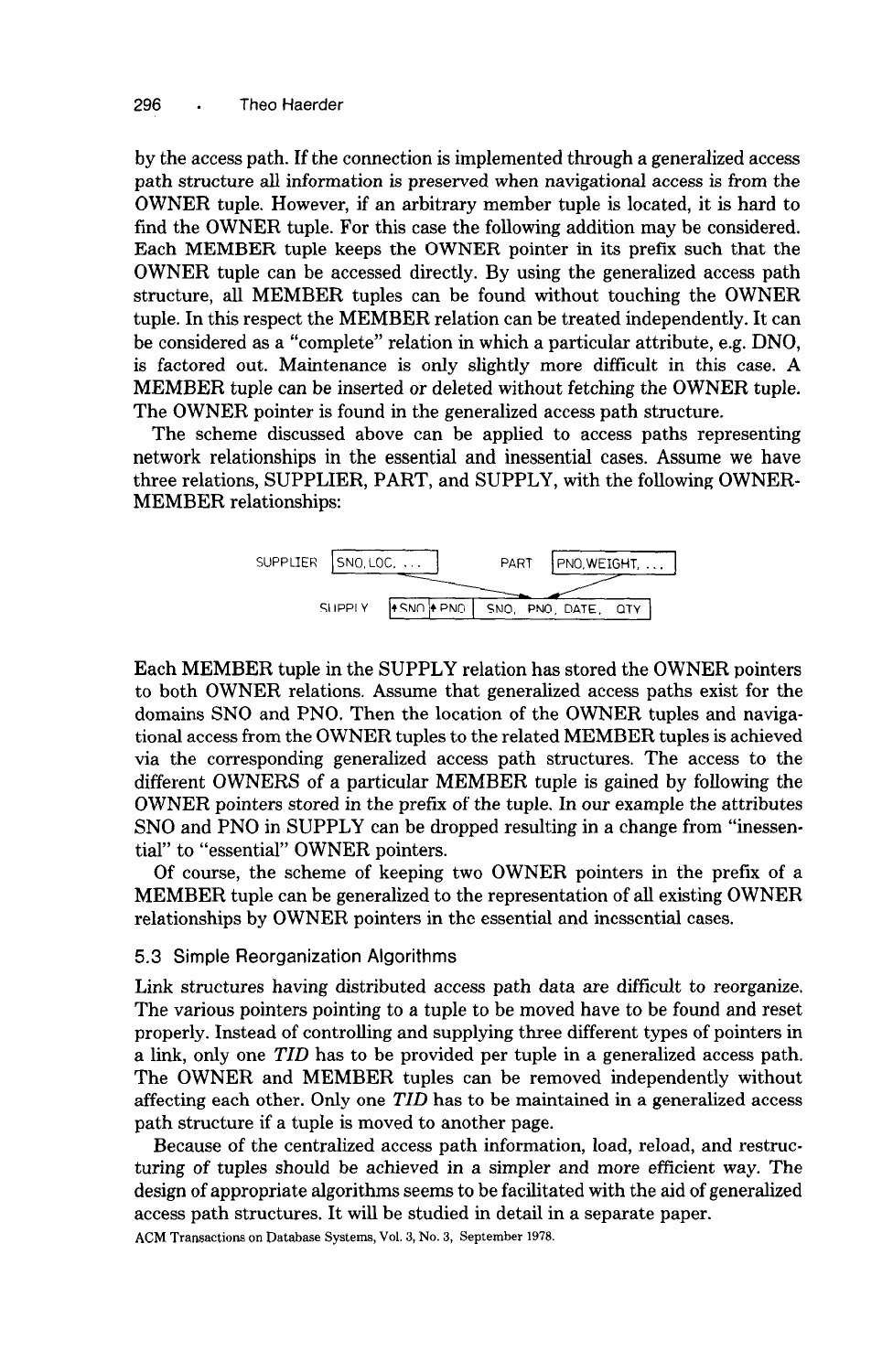#### 5.4 Concurrency of Operations

In a multi-user envirohment concurrent operations on access paths should be allowed without interfering with other operations being performed. Serializing the access along some heavily used access paths can create an unacceptable bottleneck of the entire database system.

It is shown in [4] that concurrent operations on B-trees can be carried out using simple locking protocols. Thus, this solution is adequate for images using B-tree structures. For generalized access path structures the solution presented in [4] should be extended in order to support concurrency on different access paths in one  $B^*$ -tree. The author plans to describe this locking protocol in a separate paper.

# 6. CONCLUSIONS

In summary we have described a new kind of implementation technique of access paths leading to the generalized access path structure. It combines the advantages of link and image structures in retrieval and update operations, and is competitive from a performance point of view.

The presented proposal is based on the observation that the height of the  $B^*$ tree describing the necessary page fetches to access a leaf page remains constant for a wide variety of different leaf page numbers. Therefore, access path data such as twin and parent pointers can be factored out from the tuples and stored more economically in variable length lists of the generalized access path structure. Since these pointers are clustered in single pages, the various kinds of conceivable pointers such as FIRST, NEXT, PRIOR, OWNER, etc., can be represented implicitly by their relative position in the variable length TID list. As a result a substantial saving of storage space is gained with this structure.

Finally, this unified approach to access path implementation should reduce the complexity of the system implementation.

#### ACKNOWLEDGMENT

I would like to thank Rudolf Bayer, Mario Schkolnick, and Irving Traiger for their interest in my work and for helpful discussions of this paper. The comments of the referees are gratefully acknowledged.

#### **REFERENCES**

(Note. Reference [6] is not cited in the text.)

- 1. ASTRAHAN, M.M., ET AL. System R: Relational approach to database management. ACM Trans. Database Syst. 1, 2 (June 1976), 97-137.
- 2. BACHMAN, C.W. Implementation techniques for data structure sets. In Data Base Management Systems, D.A. Jardine, Ed., North-Holland Pub. Co., Amsterdam, 1974, pp. 147-157.
- 3. BAYER, R., AND MCCREIGHT, E. Organization and maintenance of large ordered indexes. Acta Informatica 1, 3 (1972), 173-189.
- 4. BAYER, R., AND SCHKOLNICK, M. Concurrency of operations on B-Trees. IBM Res. Rep. RJ 1791, IBM Res. Lab., San Jose, Calif., May 1976. To appear in Acta Informatica.
- 5. BLASGEN, M.W., CASEY, R.G., AND ESWARAN, K.P. An encoding method for multi-field sorting and indexing. IBM Res. Rep., RJ 1753, IBM Res. Lab., San Jose, Calif., March 1976.
- 6. BLASGEN, M.W., AND ESWARAN, K.P. On the evaluation of queries in a relational database ACM Transactions on Database Systems, Vol. 3, No. 3, September 1978.